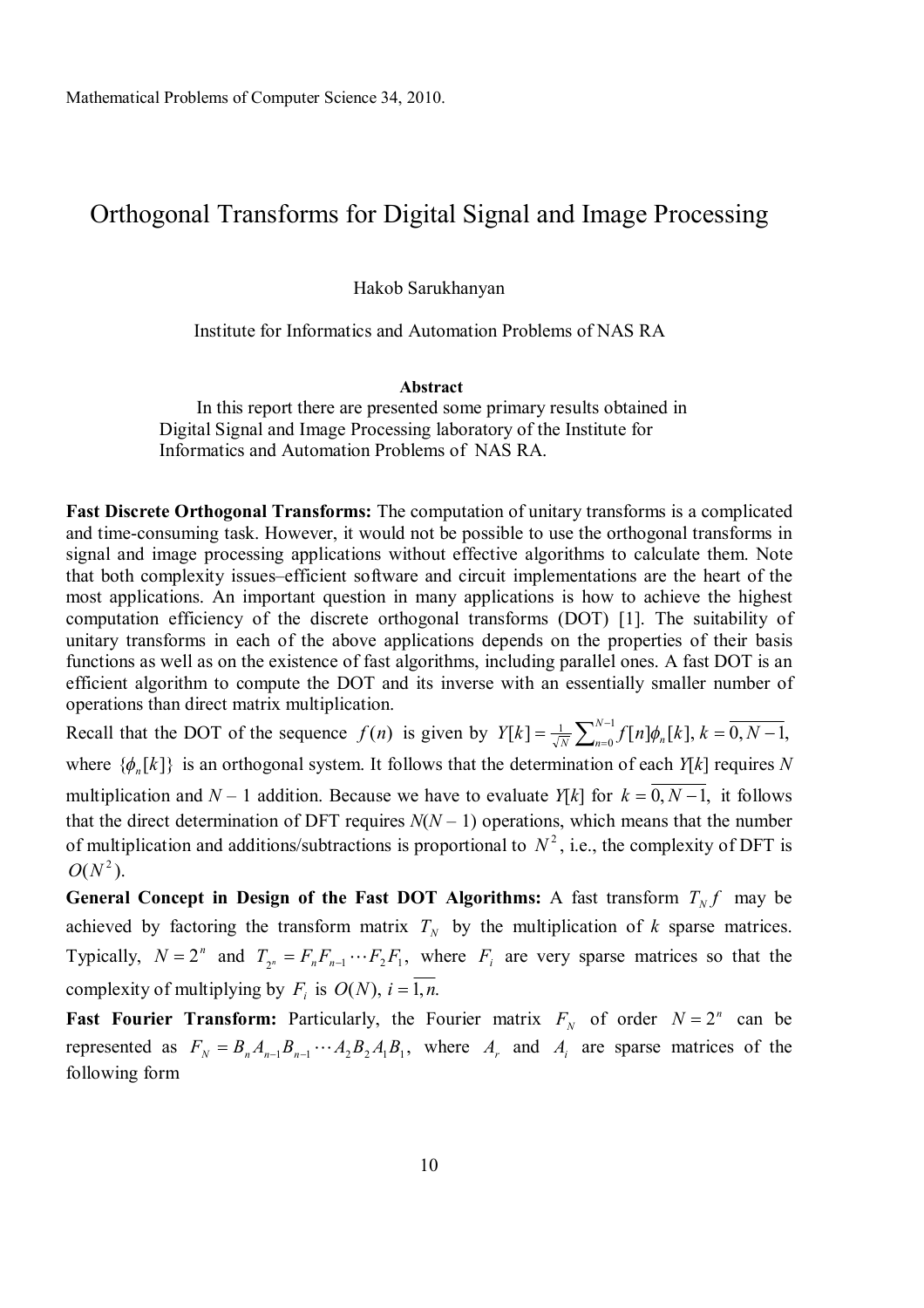$$
A_r = I_{2^{r-1}} \otimes (I_{2^{n-r}} \oplus W_{2^{n-r+1}}^0 \oplus W_{2^{n-r+1}}^1 \oplus \cdots \oplus W_{2^{n-r+1}}^{2^{n-r}-1}), \quad r = \overline{1, n-1},
$$
  
\n
$$
B_i = I_{2^{i-1}} \otimes (H_2 \otimes I_{2^{n-i}}), \quad i = \overline{1, n}.
$$
  
\n
$$
H_2 = \begin{bmatrix} + & + \\ + & - \end{bmatrix}, \quad \text{is a sign of Kronecker product, and } W_M^k = \exp\left(-j\frac{2\pi}{M}k\right). \text{Therefore the fast}
$$
  
\nFourier transform has the complexity  $O(N \log_2 N)$ .

The  $N = 2^n$ -point Fourier transform of a  $x = \{x_0, x_1, \dots, x_{N-1}\}$  with assumption  $x[-1] = x[N-1]$ can be represented as (see also [2,3])

$$
X[n] = \sum_{k=0}^{N_2-1} x[4k]W_{N_2}^{nk} + W_N^n \sum_{k=0}^{N_4-1} x[4k+1]W_{N_4}^{nk} + W_N^{-n} \sum_{k=0}^{N_4-1} x[4k-1]W_{N_4}^{nk}, \quad n = 0, N-1.
$$

By introducing the notations  $Y_0[n] = \sum x[4k] W_{N_A}^{nk}$ ,  $n = 0, \frac{N_2}{2} - 1$ ; 0 0  $=\sum_{n=1}^{\frac{N_{2}-1}{2}}x[4k]W_{\frac{N_{2}}{2}}^{nk},$   $n=\overline{0,\frac{N_{2}}{2}}-1$ = *N k*  $Y_0[n] = \sum_{k} x[4k]W_{N_k}^{nk}$ , *n*  $Y_{N_c}^{nk}$ ,  $n = 0, Y_2 - 1$ ;  $Y_1[n] = \sum x[4k+1]W_{N_c}^{nk}$ , 0 1  $\sum_{k=1}^{N_A-1} x[4k+1]W_{N_A}^{n k}$  $=$  $=$   $\sum x[4k +$ *N k*  $Y_1[n] = \sum_{k} x[4k+1]W_{N_k}^{nk}$ , 1 *N*

$$
Y_2[n] = \sum_{k=0}^{\frac{N}{4}-1} x[4k-1]W_{N/4}^{nk}, \quad n = \overline{0, N/4-1}, \text{ FFT can be realized as follows}
$$
\n
$$
X[n] = Y_0[n] + \left(W_N^n Y_1[n] + W_N^{-n} Y_2[n]\right),
$$
\n
$$
X[n + N/4] = Y_0[n + N/4] - j\left(W_N^n Y_1[n] - W_N^{-n} Y_2[n]\right),
$$
\n
$$
X[n + \frac{2N}{4}] = Y_0[n] - \left(W_N^n Y_1[n] + W_N^{-n} Y_2[n]\right),
$$
\n
$$
X[n + \frac{3N}{4}] = Y_0[n + \frac{N}{4}] + j\left(W_N^n Y_1[n] - W_N^{-n} Y_2[n]\right), \quad n = \overline{0, N/4-1}.
$$

The number of operations for a realization of FFT given below

$$
C_N^+ = \frac{8}{3} N \log_2 N - \frac{16}{9} N - \frac{2}{9} (-1)^{\log_2 N} + 2,
$$
  

$$
C_N^{\times} = \frac{4}{3} N \log_2 N - \frac{38}{9} N + \frac{2}{9} (-1)^{\log_2 N} + 6.
$$

**Fast Hadamard Transform:** The Hadamard matrix  $H_N$  of order  $N = 2^n$  can be factorized as follows:  $H_N = F_n F_{n-1} \cdots F_2 F_1$ , where  $F_i = I_{2^{i-1}} \otimes (H_2 \otimes I_{2^{n-i}})$ ,  $i = 1, 2, \dots, n$ . It is not difficult to show that  $N = 2^n$ -point fast Hadamard transform (FHT) has the complexity  $O(N \log_2 N)$  (Note that FHT requires only the additions and subtraction operations). Later, in [4] were developed more general FHT which have the complexity  $D = n \log_2 k + n(\frac{n}{k} - 1)$  with assumption that Hadamard matrix *H<sup>n</sup>* of order n has the following representation

$$
H_n = v_1 \otimes A_1 + v_2 \otimes A_2 + \dots + v_k \otimes A_k
$$

where  $v_i$  are k-size (-1,+1) mutualy orthogonal vectors, and  $A_j$ ,  $j = 1, k$  are  $\frac{n}{k} \times n$  size (0,-1,+1) matrices with the following conditions

$$
A_i * A_j, \quad i \neq j, \quad i, j = 1, 2, ..., k,
$$
  
\n
$$
\sum_{i=1}^k A_i \quad \text{is a (+1,-1)} - \text{matrix},
$$
  
\n
$$
\sum_{i=1}^k A_i A_i^T = \frac{n}{k} I_n,
$$
  
\n
$$
A_i^T A_j = 0, \quad i \neq j, \quad i, j = 1, 2, ..., k,
$$
  
\n
$$
A_i^T A_i = \frac{n}{k} I_{n/k}, \quad i = 1, 2, ..., k.
$$